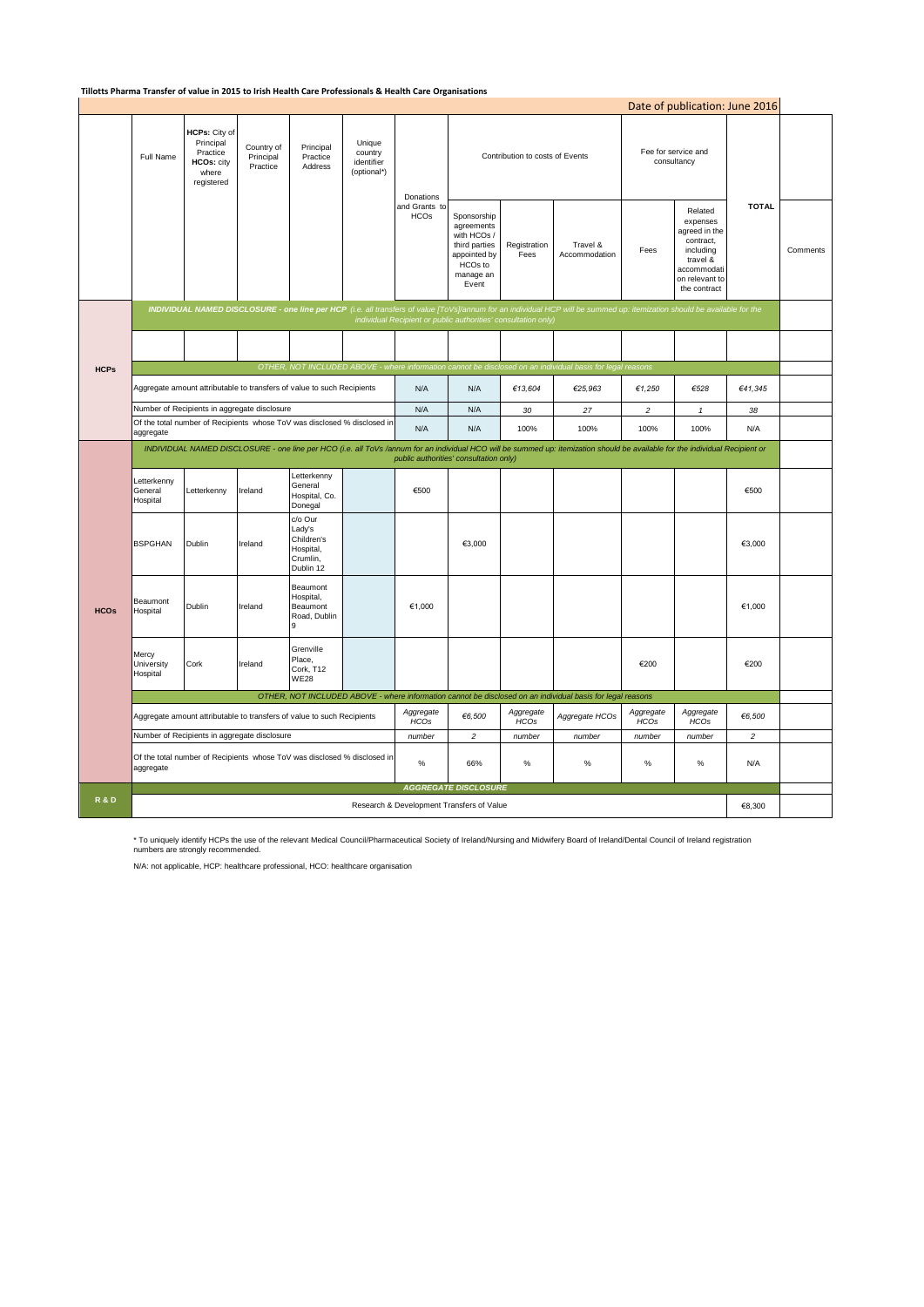

# **Methodological Notes**

# **Disclosure by Tillotts Pharma of payments to Irish healthcare professionals and healthcare organisations in 2015**

The IPHA code on disclosure of transfers of value from companies to healthcare professionals and healthcare organisations mandates the public disclosure in 2016 of certain transfers of value made during 2015 to Irish healthcare professionals and healthcare organisations. The disclosure data will be published on the website of Tillotts Pharma[, www.tillotts.com,](http://www.tillotts.com/) with a link to such website published on a central platform, hosted by the IPHA. The IPHA disclosure requirements are set forth in Annex V to the Code of Practice for the Pharmaceutical Industry.

The methodological notes below explain the data Tillotts Pharma have disclosed and how the data have been prepared, to assist the reader's understanding. Inclusion of this methodological note alongside the disclosure data is also mandated by Section 4.5 of Annex V to the IPHA Code.

# **VAT**

VAT is excluded from all disclosures of transfer of value.

#### **Currency**

All disclosures are made in Euros (€). Where the original payment was made in another currency, the sum was converted to Euros at the exchange rate prevailing at the time of the original payment.

# **Consolidated Disclosures of the Corporate Group and Cross-border Payments**

The disclosures represent the consolidated transfers of value made by the Tillotts Pharma corporate group in line with the EFPIA Disclosure Code's dictate that separate entities belonging to the same multinational company (which could be the parent company and subsidiary company) shall be deemed to constitute a single company. The disclosures represent payments by Tillotts Pharma Limited and Tillotts Pharma AG, of which Tillotts Pharma Limited is a wholly owned subsidiary. These methodology notes apply equally to the disclosures made by Tillotts Pharma AG and Tillotts Pharma Limited.

# **Multi-year contracts**

Where multi-year contracts are included in the disclosure of transfer of value made by Tillotts Pharma in 2015, the disclosures related to these multi-year contracts represent the services rendered and the payments made in calendar year 2015 under such contracts.

# **Aggregated Data**

Where permission to disclose transfers of value has been refused by individual healthcare professionals, or where permission was granted but then later revoked, all transfers of value made to them are disclosed in an aggregated fashion. Where there are valid legal reasons, such as an agreement not to disclose trade secrets, the relevant transfers of value to an individual healthcare organisation are disclosed in an aggregated fashion.